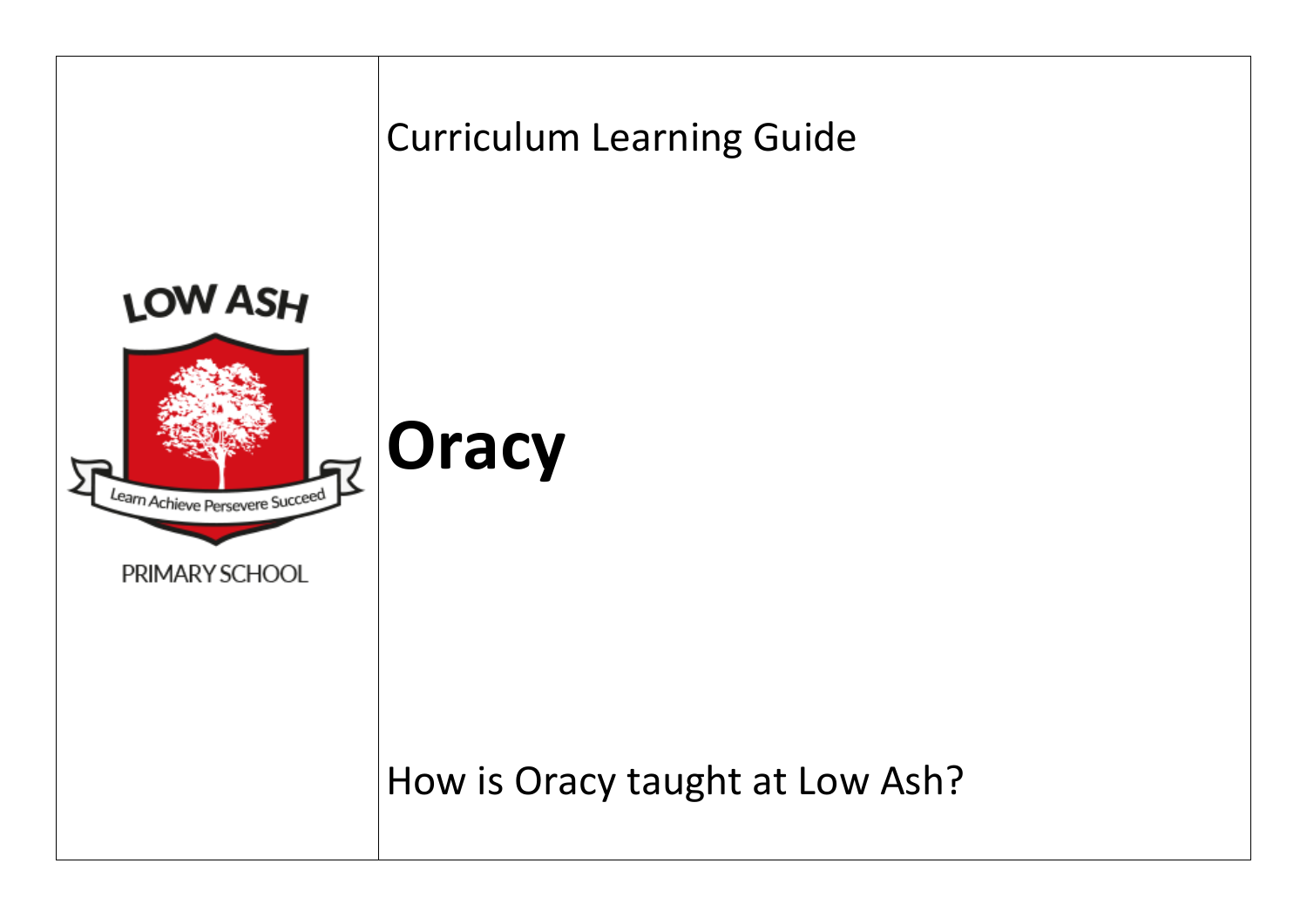## **Curriculum Intent**

At Low Ash, we want all children to be confident at speaking and listening. We want the children to be able to: discuss, debate, develop and share opinions and take these skills into all areas of the curriculum. In lessons, we want children to be actively involved, articulating their views and knowledge clearly. We want children to feel confident to question and critique in order to further develop their learning. We hope that by developing talking and listening skills, children will become well-rounded adults who can use their oracy skills outside of school.

## **Implementation**

Our Oracy curriculum runs all the way through school beginning in Nursery.

## **Early Years**

In Nursery and Reception, staff model the use of talk stems when interacting and playing alongside children in provision. They have talk rules based on four strands (physical, emotional, linguistic and cognitive) and are reminded of these regularly in carpet talk sessions. Key vocabulary is a focus for children in Early Years and they are encouraged to use a wide range of vocabulary both in play and during adult-led activities.

## **KS1 and 2**

In KS1 & 2, the children have a designated Oracy lesson each week, where they develop their speaking and listening skills using a variety of talk games and activities. Each class has class-specific talk rules based on four strands (physical, emotional, linguistic and cognitive). These are colour-coded and each lesson begins with a reminder of the rules and a focus on developing at least one of them. Talk rules are changed regularly once the skill has been embedded within class. When planning, teachers include Oracy opportunities regularly to ensure that speaking and listening is apparent in all areas of the curriculum. To ensure progression in Oracy through school, we use the progressive Tower Hamlets talk stems in each year group.

**Impact**

By developing children's Oracy skills we believe children will become confident learners, who question, challenge and seek to clarify. All children will be respectful of others' views and opinions and feel comfortable sharing these. Children will develop their vocabulary through talk, which will in turn impact their writing. Children will leave Low Ash as confident speakers ready for the next stage in their lives.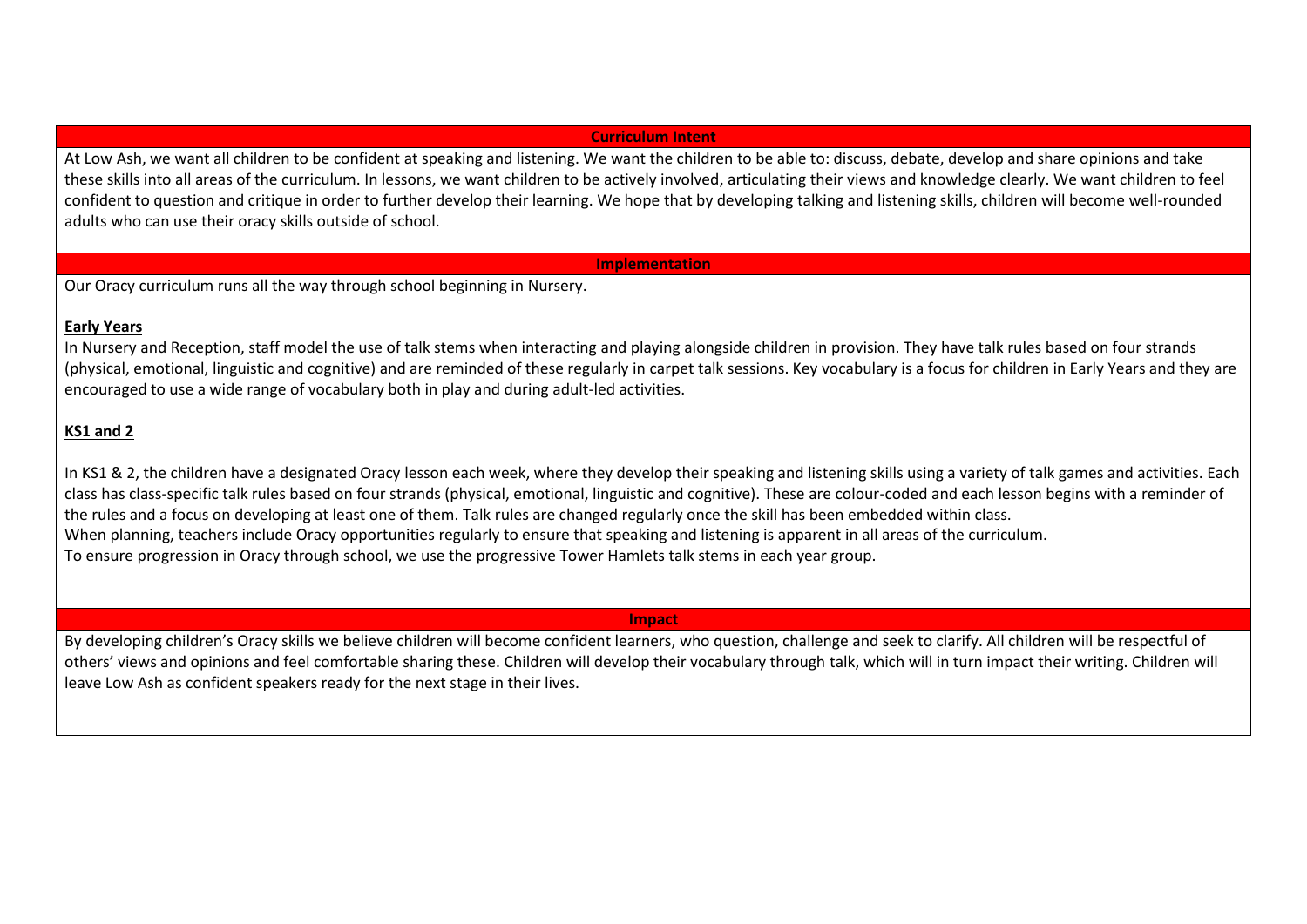| <b>Nursery and</b> | <b>Talk stems for Argument:</b>                  | Talk stems for evaluating:                                               |
|--------------------|--------------------------------------------------|--------------------------------------------------------------------------|
| <b>Reception</b>   |                                                  |                                                                          |
|                    | He / She didn't share / take turns               | I made this train.                                                       |
|                    | I want to                                        | "I like the way the wheels rotate"                                       |
|                    | I like                                           | I've done this picture.                                                  |
|                    | I don't like                                     | "I can see you have put lots of detail in there, flowers, people, trees" |
|                    | I think                                          | I like this because                                                      |
|                    | I think                                          | I made this                                                              |
|                    | I don't think                                    | I did this                                                               |
|                    | It is                                            | I've done this                                                           |
|                    | It's not                                         |                                                                          |
|                    | Yes because                                      |                                                                          |
|                    | No because                                       |                                                                          |
|                    | I like                                           |                                                                          |
|                    | I don't like                                     |                                                                          |
|                    | <b>Talk stems for Comparing and Contrasting:</b> | Talk stems for opinion:                                                  |
|                    | It is the same because                           | It is                                                                    |
|                    | It looks the same because                        | You put                                                                  |
|                    | It feels the same because                        | $1/$ He $/$ She                                                          |
|                    | It tastes the same because                       | It isbecause                                                             |
|                    | It sounds the same because                       | This is                                                                  |
|                    | It is different / They are different because     | That isbecause                                                           |
|                    | It is not the same.                              | Theis                                                                    |
|                    | This isand that is                               | They are / were                                                          |
|                    |                                                  | When                                                                     |
|                    | Talk stems based on prior knowledge:             | Talk stems with a Mathematical context:                                  |
|                    |                                                  |                                                                          |
|                    | It will because                                  | I've got the one                                                         |
|                    | I think I will                                   | It's the same/ different                                                 |
|                    | I think  because                                 | They / We both have                                                      |
|                    | It is  because                                   | There is one more Its one less                                           |
|                    | It has  because                                  | Another one                                                              |
|                    | Why do you think this is a ?                     | I have more                                                              |
|                    | What can you see?                                | They/We have two each                                                    |
|                    |                                                  | Altogether I have                                                        |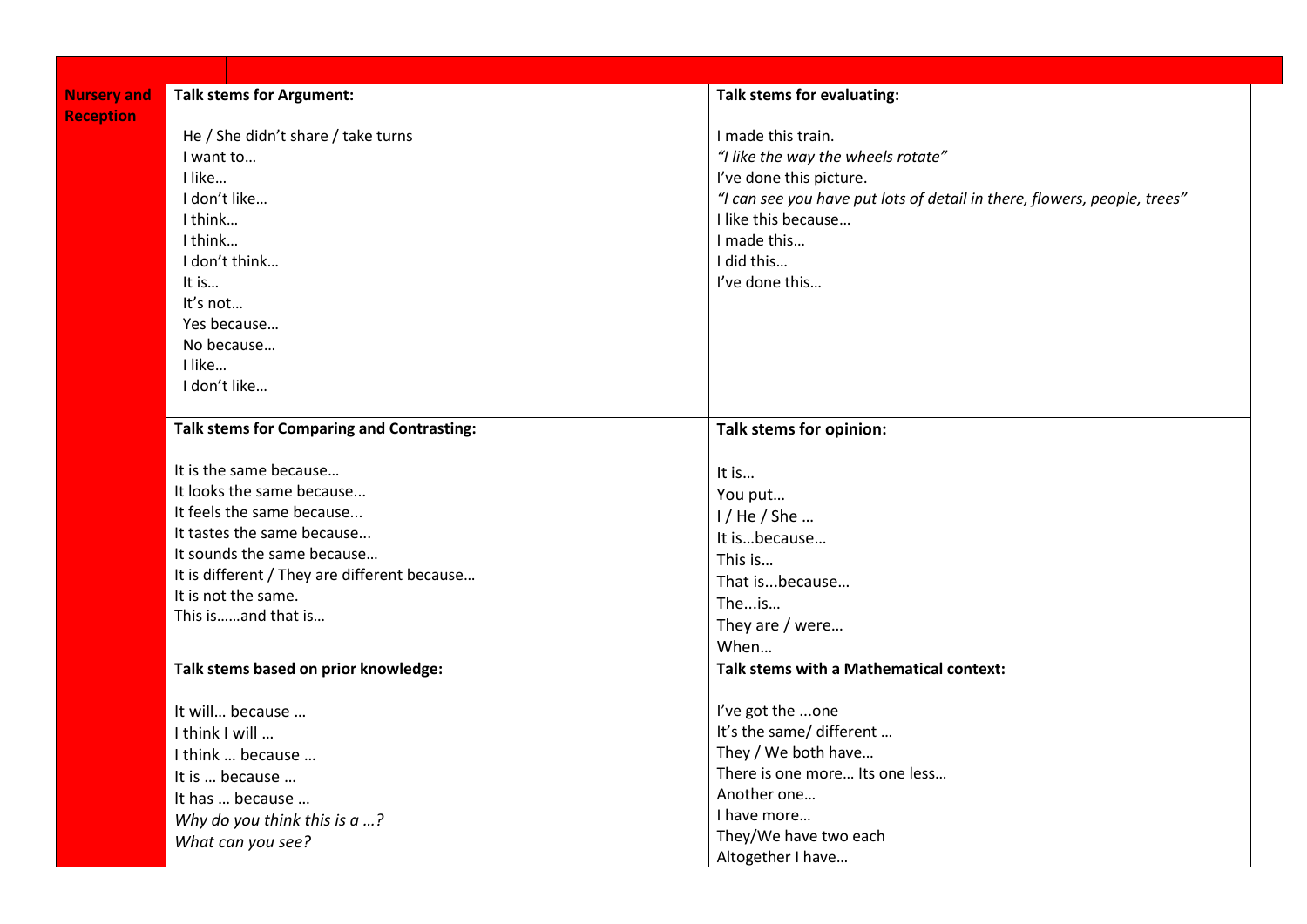| Why did happen?  happened because                      | I think                             |
|--------------------------------------------------------|-------------------------------------|
| <b>Talk stems for describing:</b>                      | heavier / lighter                   |
|                                                        |                                     |
| it is big / small (size)                               |                                     |
| It is (shape name)                                     |                                     |
| It is a (shape name)                                   |                                     |
| It is soft / hard or hot / cold (texture / properties) |                                     |
| It feels like                                          |                                     |
| It looks like                                          |                                     |
| It tastes like because                                 |                                     |
| It sounds like                                         |                                     |
| It smells like                                         |                                     |
| It is the same because                                 |                                     |
| It is different because                                |                                     |
| As above, use This  looks like  etc                    |                                     |
| <b>Talk stems for Hypothesis:</b>                      | <b>Talk stems for Predicting:</b>   |
|                                                        |                                     |
| How do you know e.g. 'The porridge is hot'?            | I think it will                     |
| It isbecause                                           | 'What do you think will happen?'    |
| I thinkbecause                                         | It will                             |
| It willbecause                                         | Thewill                             |
| Theisbecause                                           | The is going to                     |
| What do you think?                                     | This willbecause                    |
| What will happen if?                                   | What do you think will happen next? |
|                                                        | What will happen if                 |
|                                                        |                                     |
| Talk stems for events and storytelling:                | Talk stems for sequencing:          |
| First, I First, we                                     | First Next Then                     |
| Then After                                             | After that                          |
| And then                                               | and then                            |
| What did you do first? Then what happened?             | happened first.                     |
| happened first.                                        | Nexthappened.                       |
| Nexthappened.                                          | Thenhappened.                       |
| Thenhappened.                                          | happened last.                      |
| happened last.                                         | It isbecause                        |
| Nextandhappened.                                       | It is                               |
| At the endhappened.                                    |                                     |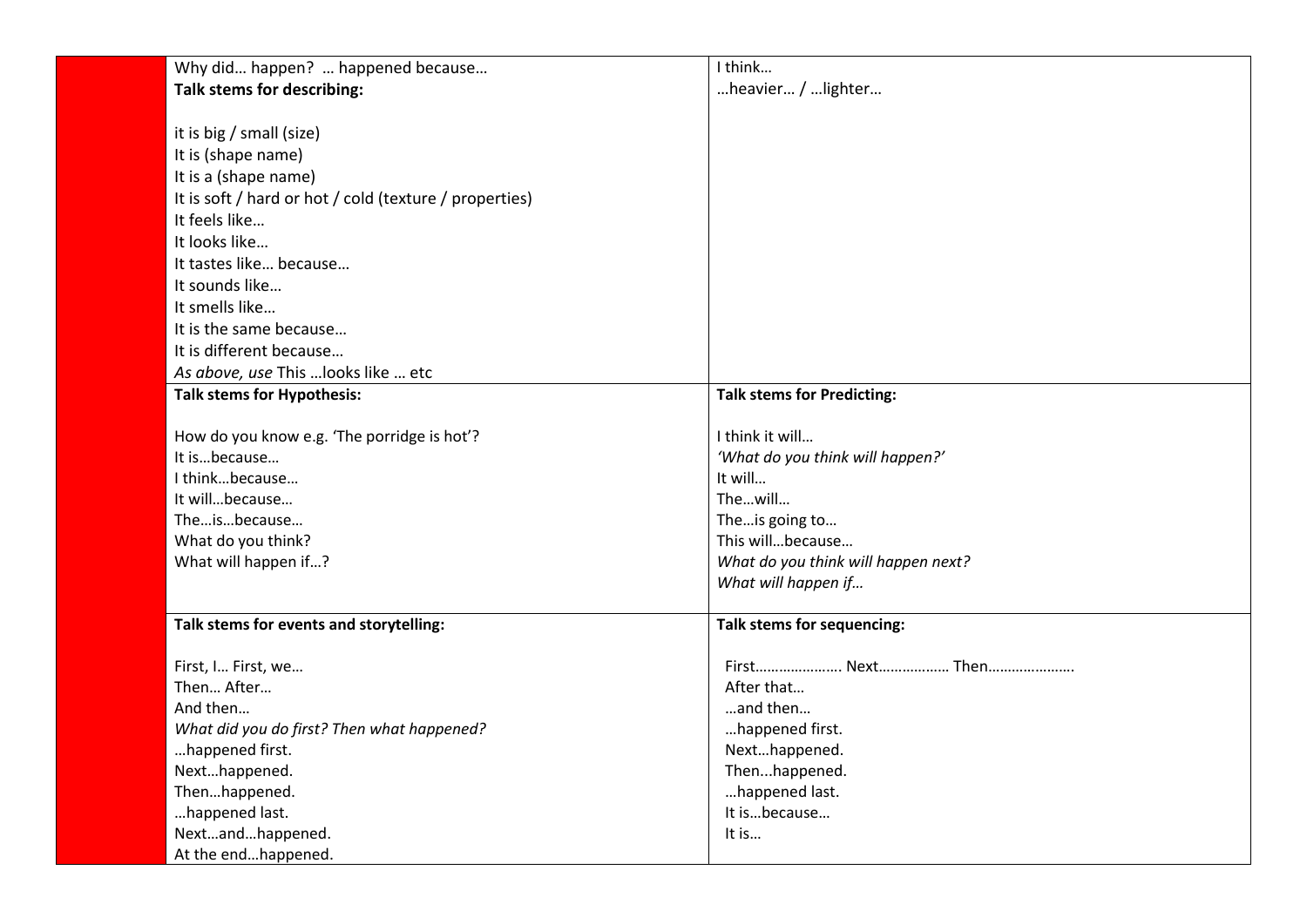|        | happened in the beginning.                                                                                         |                                                                                                                             |
|--------|--------------------------------------------------------------------------------------------------------------------|-----------------------------------------------------------------------------------------------------------------------------|
|        | happened in the middle.                                                                                            |                                                                                                                             |
|        | happened in the end.                                                                                               |                                                                                                                             |
|        | <b>Talk stems for Argument:</b>                                                                                    | Talk stems for evaluating:                                                                                                  |
| Year 1 |                                                                                                                    |                                                                                                                             |
|        | Yes because No because I like Because And I don't like Because<br>And I agree with Because It is right It is wrong | I foundhard/easy because I like / dislike because I feel that next<br>time. I could In my opinionbecause                    |
|        | <b>Talk stems for Comparing and Contrasting:</b>                                                                   | Talk stems for opinion:                                                                                                     |
|        | They are the same because They are different because isandis<br>They are alike because they are both               | I think I thinkbecause I likebestbecause My partner thinks I<br>agree because I disagree because                            |
|        | Talk stems based on prior knowledge:                                                                               | Talk stems with a Mathematical context:                                                                                     |
|        | think that I think that  because It is because happened because<br>What do you think happened?                     | I knowbecause is in-between/after/before because comes<br>beforebecause  comes after because So<br>thenThe answer isbecause |
|        | Talk stems for describing:                                                                                         | <b>Talk stems for Predicting:</b>                                                                                           |
|        | It isand Theisand They arebecause It is a<br>(adjective)/(noun) has  have                                          | think I think because (prior knowledge) I predict will happen. They<br>are the same because (comparing)                     |
|        | <b>Talk stems for Hypothesis:</b>                                                                                  | Talk stems for sequencing:                                                                                                  |
|        | thinkbecauseand I don't thinkbecauseand will happen<br>because                                                     | First, I will Next, I would Then I After that I                                                                             |
|        | Talk stems for events and storytelling:                                                                            |                                                                                                                             |
|        | My partner said Retelling stories - Once upon a time One day Long<br>ago 'What happened next?'                     |                                                                                                                             |
|        |                                                                                                                    |                                                                                                                             |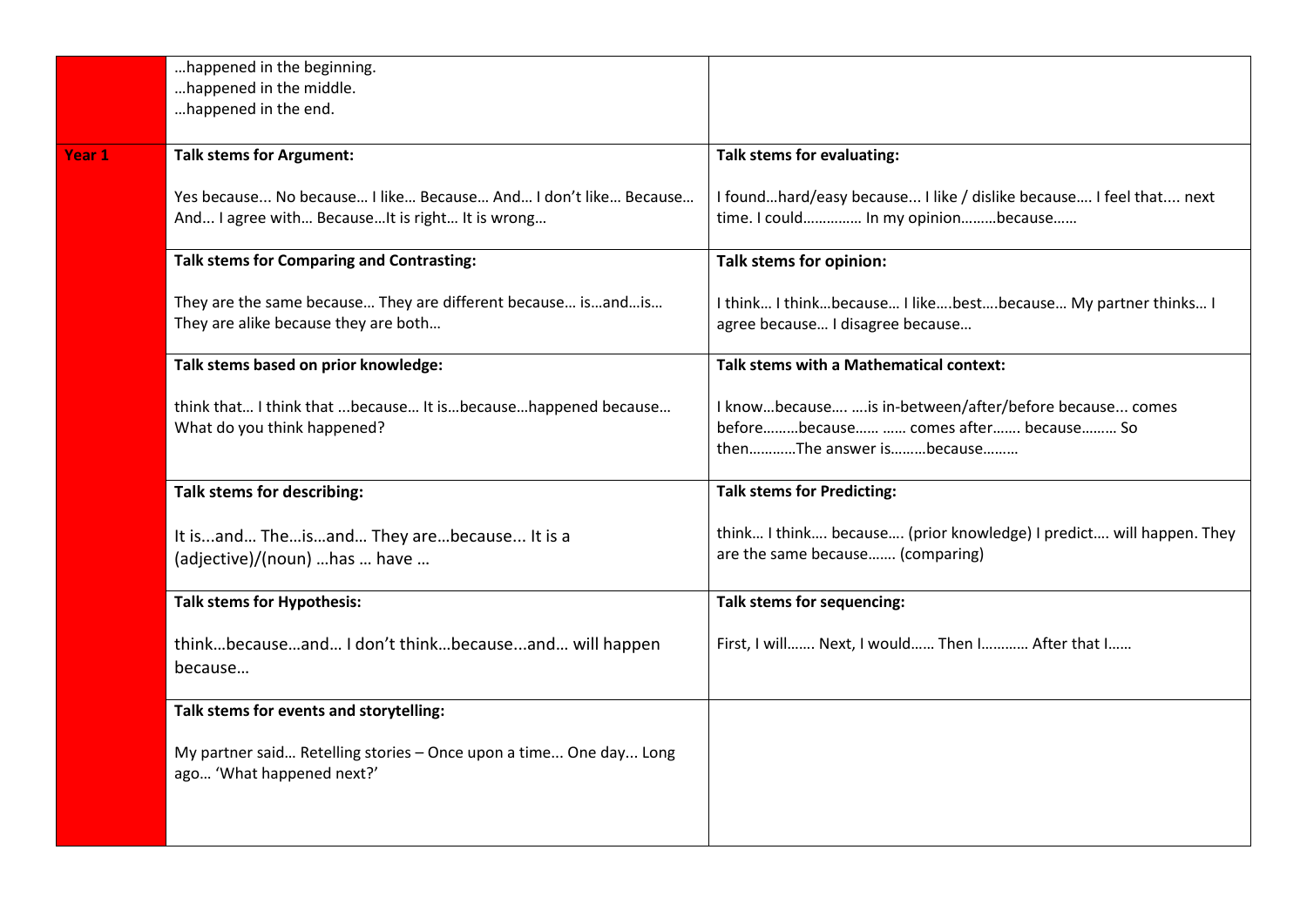| Year <sub>2</sub> | <b>Talk stems for Argument:</b>                                | Talk stems for evaluating:                                     |
|-------------------|----------------------------------------------------------------|----------------------------------------------------------------|
|                   | No because Yes because I agree / disagree because I think      |                                                                |
|                   | because and also, because However,  Also                       |                                                                |
|                   | <b>Talk stems for Comparing and Contrasting:</b>               | Talk stems for opinion:                                        |
|                   | They are the same because                                      | I think because                                                |
|                   | They are similar because                                       | I prefer  because                                              |
|                   | They are different because isandis                             | My partner thinks I agree/disagree because                     |
|                   | They are alike because they are both                           |                                                                |
|                   | It feels different because this one and that one               |                                                                |
|                   | Talk stems based on prior knowledge:                           | <b>Talk stems with a Mathematical context:</b>                 |
|                   | Say how the characters feel and explain why.                   | It started at 5 because the andare both                        |
|                   | I think thatbecause                                            | I jumped on/up in because andare different in that             |
|                   | This happened because I know this                              | This makesso I                                                 |
|                   | What do you think happened?                                    | So, then I because I knowbecause                               |
|                   | How do you know that?                                          |                                                                |
|                   | Talk stems for describing:                                     | <b>Talk stems for Predicting:</b>                              |
|                   | It / This isand                                                | same similardifferent                                          |
|                   | This has  and  The  is  and  They are  and  I feel  Because    | I think  because                                               |
|                   |                                                                | I predict that because                                         |
|                   | This is a big, round, red, beach ball                          | I think they will be alike because they are both               |
|                   | <b>Talk stems for Hypothesis:</b>                              | Talk stems for sequencing:                                     |
|                   | I think thisbecause I know this, so I think  This will happen  | First (First put the hat on) Next After that Finally,  Last of |
|                   | because                                                        | all                                                            |
|                   | Talk stems for events and storytelling:                        |                                                                |
|                   |                                                                |                                                                |
|                   | My partner said First, Next, Then, After that, Finally At last |                                                                |
|                   | Suddenly  'What happened next?' 'What did?'                    |                                                                |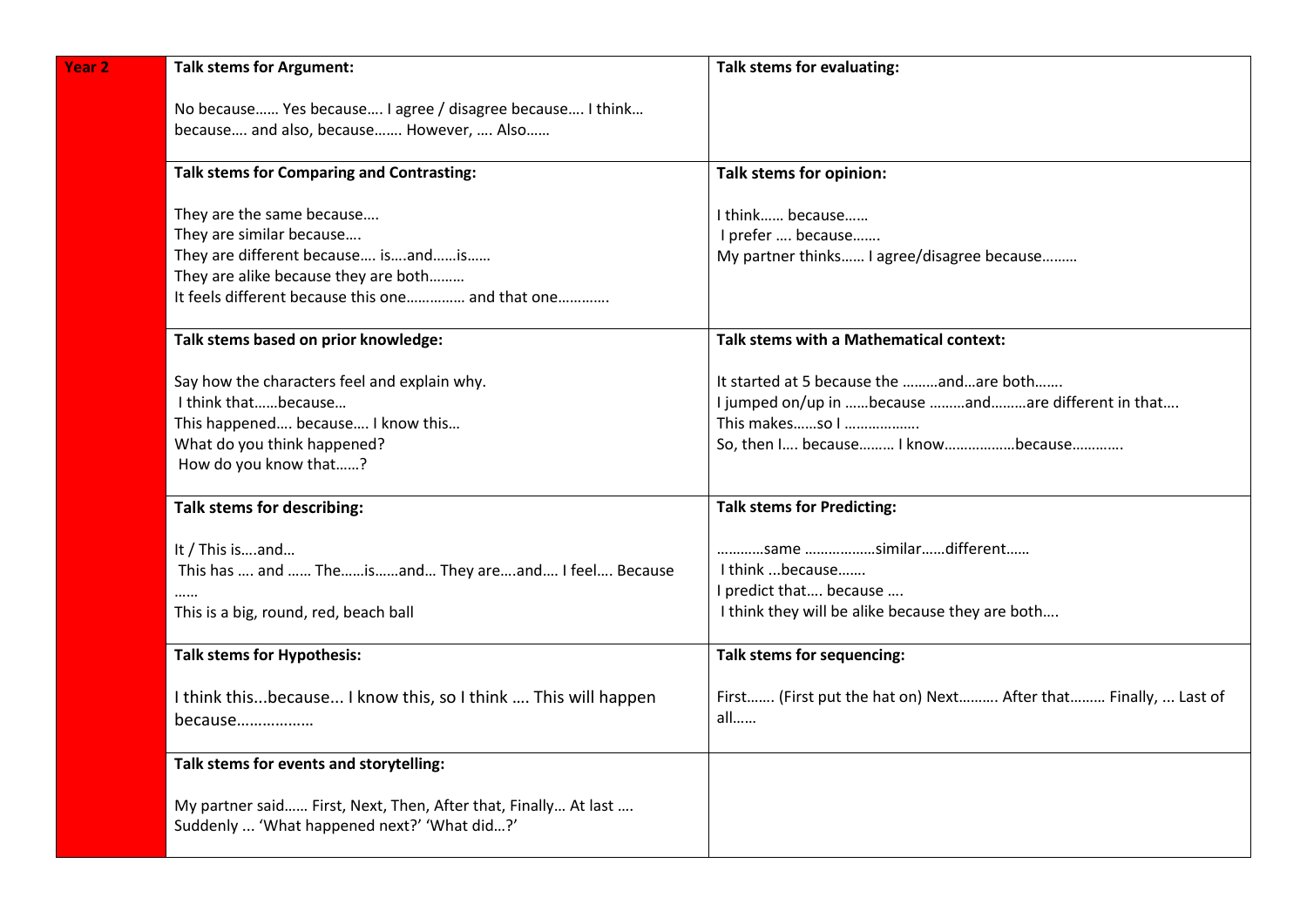| <b>Year 3</b> | <b>Talk stems for Argument:</b>                                                                                                                                                          | Talk stems for evaluating:                                                                                                                                                                                    |
|---------------|------------------------------------------------------------------------------------------------------------------------------------------------------------------------------------------|---------------------------------------------------------------------------------------------------------------------------------------------------------------------------------------------------------------|
|               | An argument for is Because<br>An argument against isbecause I understand however / due to / but /                                                                                        |                                                                                                                                                                                                               |
|               | therefore<br>I accept your decision however I feel / believe Because / as / due / to                                                                                                     |                                                                                                                                                                                                               |
|               | <b>Talk stems for Comparing and Contrasting:</b>                                                                                                                                         | Talk stems for opinion:                                                                                                                                                                                       |
|               | and are bothand are alike in that and are similar<br>becauseandare different in that is butis<br>isbutis whileis                                                                         |                                                                                                                                                                                                               |
|               | Talk stems based on prior knowledge:                                                                                                                                                     | Talk stems with a Mathematical context:                                                                                                                                                                       |
|               | I conclude that because<br>I found thatbecause<br>As a result ofI conclude that<br>After looking at the data/information/results I conclude that<br>On observing I found that            | If youthen First After that I know because and<br>are alike in that / andare similar because                                                                                                                  |
|               | Talk stems for describing:                                                                                                                                                               | <b>Talk stems for Predicting:</b>                                                                                                                                                                             |
|               | t looks/feels/sounds/smells like It appears to bebecause It seems to<br>beas I think it looks likedue toIt reminds me ofbecause<br>/ therefore / meanwhileWhy? How/? What? Tell Me About | I predict thatbecausehowever/meanwhile/therefore/also I<br>predict thatafter I predict thatas a result of This is probable<br>because andare different in that therefore, as a<br>result After I predict that |
|               | <b>Talk stems for Hypothesis:</b>                                                                                                                                                        | Talk stems for sequencing:                                                                                                                                                                                    |
|               | Because I know that  I know that  Due to this  I know that                                                                                                                               | First because  Next However,  Then<br>therefore Finally, /Eventually/Lastlybecause                                                                                                                            |
|               | Talk stems for events and storytelling:                                                                                                                                                  |                                                                                                                                                                                                               |
|               | Once upon a time Once there was As a result of Meanwhile I<br>remember that Then this happened Later on Eventually                                                                       |                                                                                                                                                                                                               |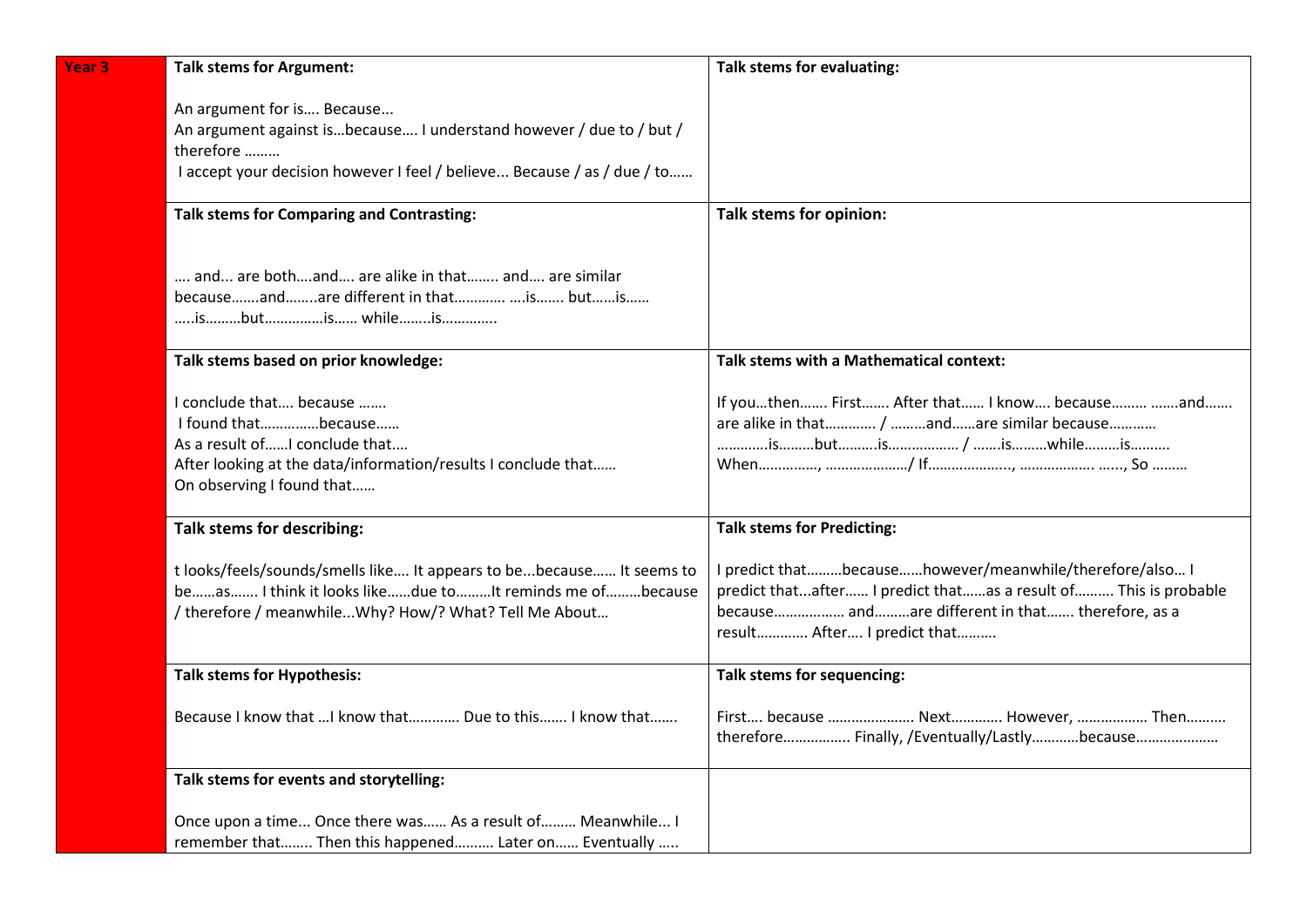|        | Unfortunately,  Luckily During Lastly In the end To<br>conclude / In conclusion                                                                                                                    |                                                                                                                                                                                                                                                                                 |
|--------|----------------------------------------------------------------------------------------------------------------------------------------------------------------------------------------------------|---------------------------------------------------------------------------------------------------------------------------------------------------------------------------------------------------------------------------------------------------------------------------------|
| Year 4 | <b>Talk stems for Argument:</b>                                                                                                                                                                    | Talk stems for evaluating:                                                                                                                                                                                                                                                      |
|        | An argument for  is because and An argument against Is<br>Becauseand I understand That depending on the content but<br>would argue I understand your point of view; however, I disagree<br>because | I enjoyedbecause was successful / ambitious<br>you could try Next time I / you could / would                                                                                                                                                                                    |
|        | <b>Talk stems for Comparing and Contrasting:</b>                                                                                                                                                   | Talk stems for opinion:                                                                                                                                                                                                                                                         |
|        | <br>One similarity betweenandis that Another<br>difference                                                                                                                                         | agree/I disagree because I appreciate 's opinion<br>because Due to However, I think differently<br>because Most reasonable people would agree that<br>because What is your opinion on the issue of bullying? How<br>would you feel if you were being bullied/in that situation? |
|        | Talk stems based on prior knowledge:                                                                                                                                                               | Talk stems with a Mathematical context:                                                                                                                                                                                                                                         |
|        | In conclusion, I would say thatdue to the fact that My<br>results make me think that because Having analysed<br>the data, I conclude that                                                          | We know thatso/because / It can't<br>beso/because So, it must<br>beso/because / I agree/disagree with you<br>because A major difference betweenandis that<br>Some ways in whichanddiffer are                                                                                    |
|        | Talk stems for describing:                                                                                                                                                                         | <b>Talk stems for Predicting:</b>                                                                                                                                                                                                                                               |
|        | It looks / tastes / feels / sounds / smells like                                                                                                                                                   | predict that because However,  Due to the fact<br>that (extension of because) As a result of this will<br>happen because All events lead on to<br>because Becauseandare similar, I predict                                                                                      |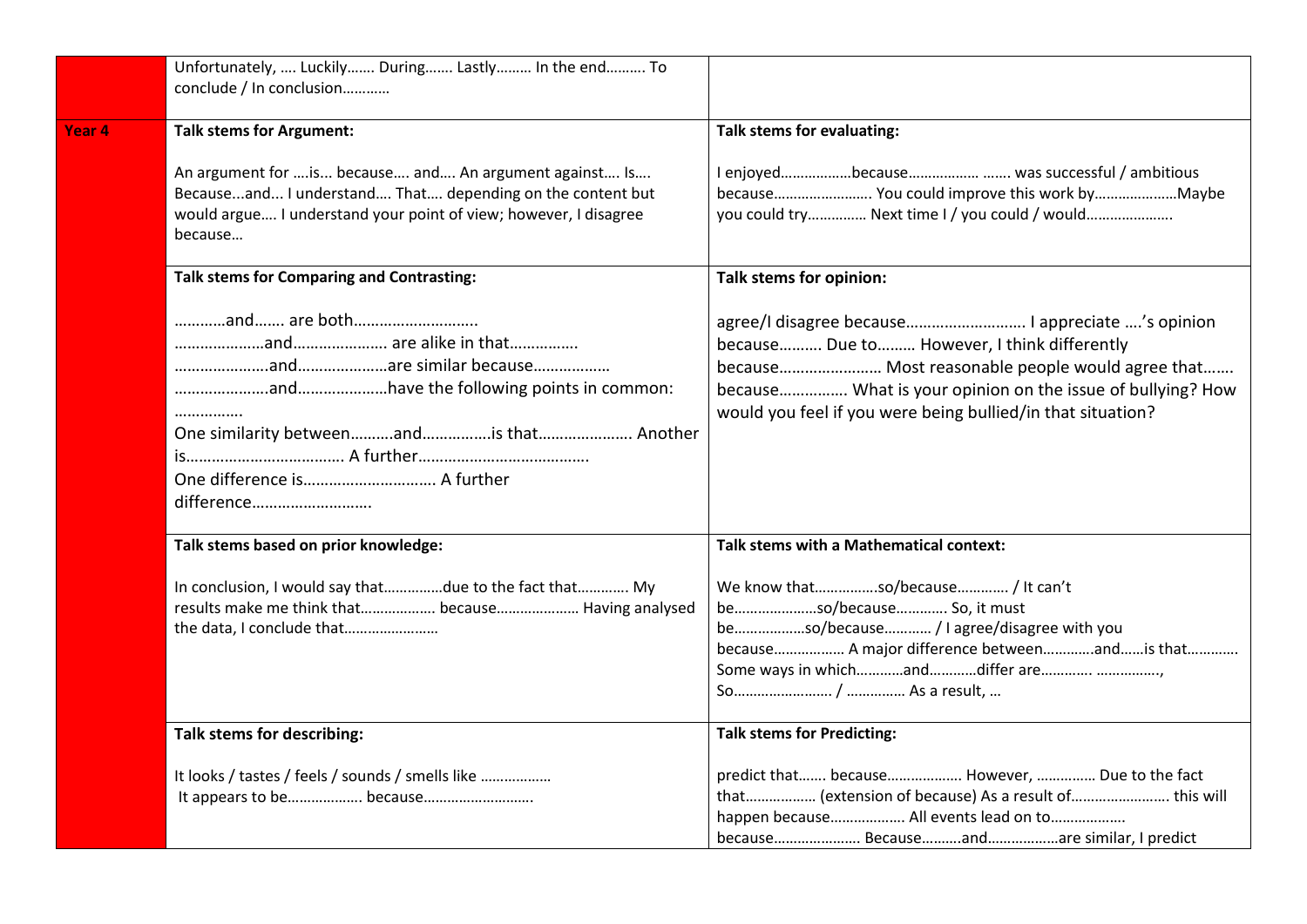|        |                                                                                                                                                                                                                             | thatwill happen. The outcome will bedue to Based                                                              |
|--------|-----------------------------------------------------------------------------------------------------------------------------------------------------------------------------------------------------------------------------|---------------------------------------------------------------------------------------------------------------|
|        | likebecause It reminds me                                                                                                                                                                                                   | on I predict that After hearing all the evidence, I think                                                     |
|        | ofbecause Why? How? What? Tell Me About                                                                                                                                                                                     | that will happen                                                                                              |
|        | <b>Talk stems for Hypothesis:</b>                                                                                                                                                                                           |                                                                                                               |
|        | Because I know that ice melts, I know that Maybe it's<br>because  Due to the fact that know that will happen                                                                                                                | Talk stems for sequencing:                                                                                    |
|        |                                                                                                                                                                                                                             | Firstly because/however/therefore/after a while/meanwhile/ in<br>addition Next Then Finally,                  |
|        | Talk stems for events and storytelling:                                                                                                                                                                                     |                                                                                                               |
|        | connectives) On the other side of the forest Back at home  I<br>remember that With hindsight Reflecting<br>upon In the event that Lastly In the<br>end To conclude / In conclusion / To sum                                 |                                                                                                               |
| Year 5 | <b>Talk stems for Argument:</b>                                                                                                                                                                                             | Talk stems for evaluating:                                                                                    |
|        | In my opinion Should be banned. I have two main reasons for<br>believing this. First of all, as I'm sure you'll agree My second<br>important reason for wanting to ban is that Perhaps<br>on would be a great step forward! | My view is that because<br>In my opinion Furthermore<br>However,                                              |
|        | <b>Talk stems for Comparing and Contrasting:</b>                                                                                                                                                                            | Talk stems for opinion:                                                                                       |
|        | In some waysand are alike. For instance, they both                                                                                                                                                                          | Therefore / In my opinion / I believe He considers<br>It is my opinion that however, others may/might believe |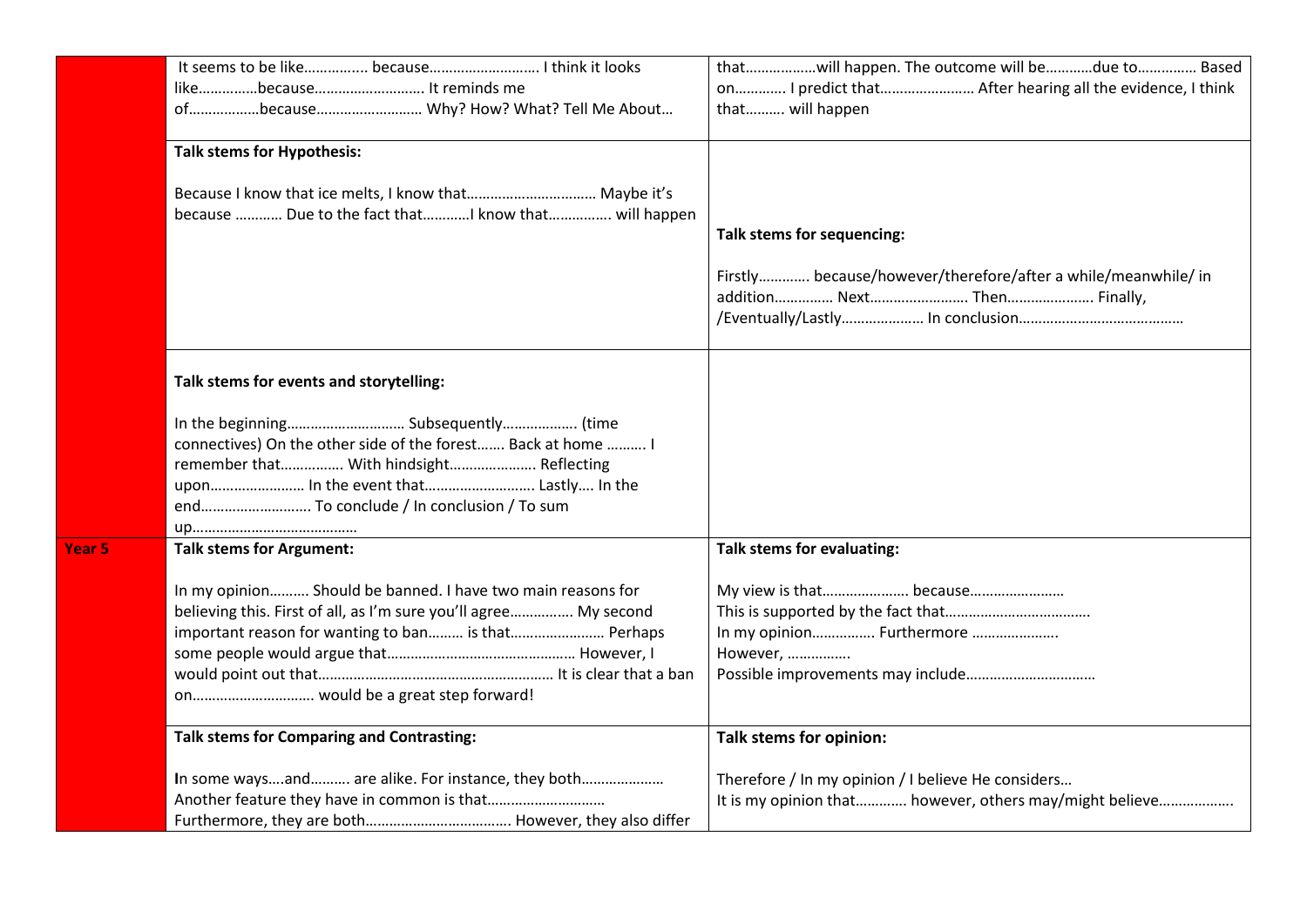| in some ways. For example,  while Another difference |                                                                    |
|------------------------------------------------------|--------------------------------------------------------------------|
| is                                                   |                                                                    |
|                                                      |                                                                    |
| Talk stems based on prior knowledge:                 | Talk stems with a Mathematical context:                            |
|                                                      |                                                                    |
| The fact is In effect                                | I think the question meansso the answer would be                   |
| Given that then                                      | I know thattherefore I would try out                               |
| I deduce/deduct                                      | If the  add up to     then the total number must be                |
| I have worked out                                    | Knowing this means we can work out what's missing! as a result,  / |
|                                                      | therefore                                                          |
|                                                      |                                                                    |
| Talk stems for describing:                           | <b>Talk stems for Predicting:</b>                                  |
|                                                      | I predict that                                                     |
| t looks / tastes / feels / sounds / smells like      | I believe / I thinkmight / or If then                              |
|                                                      | X has happened; therefore, I think                                 |
|                                                      |                                                                    |
| I think it looks likebecause                         |                                                                    |
|                                                      |                                                                    |
| Why? How? What?                                      |                                                                    |
| Tell Me About                                        |                                                                    |
|                                                      |                                                                    |
| <b>Talk stems for Hypothesis:</b>                    | Talk stems for sequencing:                                         |
|                                                      |                                                                    |
|                                                      |                                                                    |
| Can we prove that                                    |                                                                    |
|                                                      |                                                                    |
| I would like to prove / disprove                     |                                                                    |
| Perhaps the reason is                                |                                                                    |
| Talk stems for events and storytelling:              |                                                                    |
|                                                      |                                                                    |
| First, Next, Then, After that, Finally               |                                                                    |
| 'What happened next?'                                |                                                                    |
| 'What did?'                                          |                                                                    |
|                                                      |                                                                    |
|                                                      |                                                                    |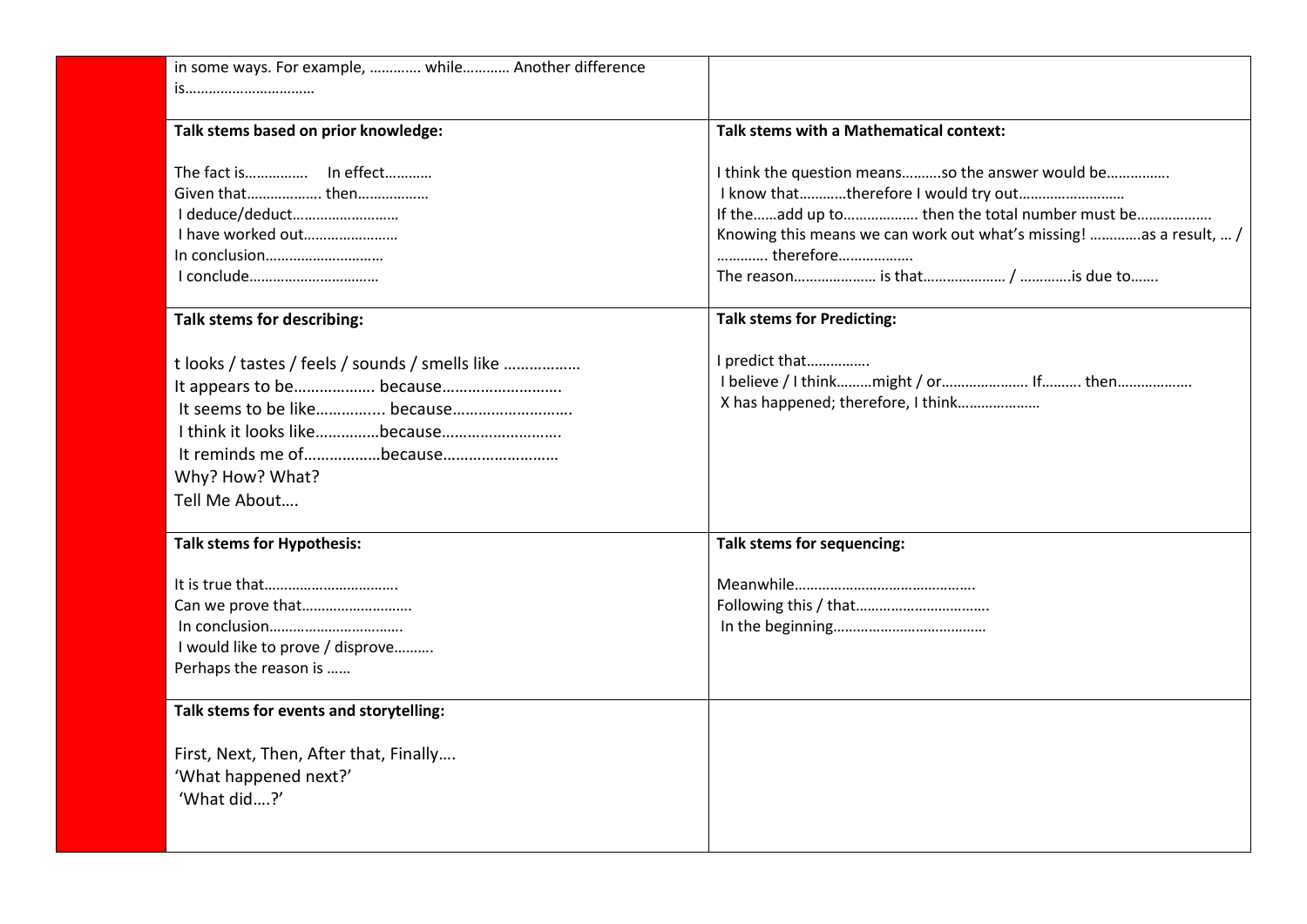| Year <sub>6</sub> | <b>Talk stems for Argument:</b>                                     | Talk stems for evaluating:                                               |
|-------------------|---------------------------------------------------------------------|--------------------------------------------------------------------------|
|                   | On the one hand                                                     |                                                                          |
|                   |                                                                     |                                                                          |
|                   | Convince me that                                                    |                                                                          |
|                   |                                                                     |                                                                          |
|                   |                                                                     |                                                                          |
|                   |                                                                     |                                                                          |
|                   | <b>Talk stems for Comparing and Contrasting:</b>                    | Talk stems for opinion:                                                  |
|                   | In some waysand are alike.                                          | Consequently / Based on fact / Because of my beliefs                     |
|                   | For instance, they both                                             | To hold the view / After consideration After / On reflection It is my    |
|                   |                                                                     | understanding that                                                       |
|                   | Furthermore, they are both                                          |                                                                          |
|                   | However, they also differ in some ways. For example,  while         |                                                                          |
|                   |                                                                     |                                                                          |
|                   |                                                                     |                                                                          |
|                   | The similarities/differences seem more significant that the         |                                                                          |
|                   | similarities/differences because                                    |                                                                          |
|                   | Talk stems based on prior knowledge:                                | Talk stems with a Mathematical context:                                  |
|                   |                                                                     | First, I ThenNextFinally                                                 |
|                   |                                                                     |                                                                          |
|                   | Leading to the conclusion that                                      | I was systematic (when/because) I looked at the whole problem            |
|                   | The evidence leads to                                               | and broke it down into steps                                             |
|                   | Having considered                                                   | We could possibly or                                                     |
|                   |                                                                     |                                                                          |
|                   | Talk stems for describing:                                          | <b>Talk stems for Predicting:</b>                                        |
|                   |                                                                     | In light of  I predict                                                   |
|                   | Idioms e.g. Peas in a pod Develop / Introduce metaphors and similes | There is a high / low probability                                        |
|                   |                                                                     | The chances of/The likelihood of/Due to the fact that/Upon consideration |
|                   |                                                                     | of the relevant factors                                                  |
|                   | <b>Talk stems for Hypothesis:</b>                                   | Talk stems for sequencing:                                               |
|                   |                                                                     |                                                                          |